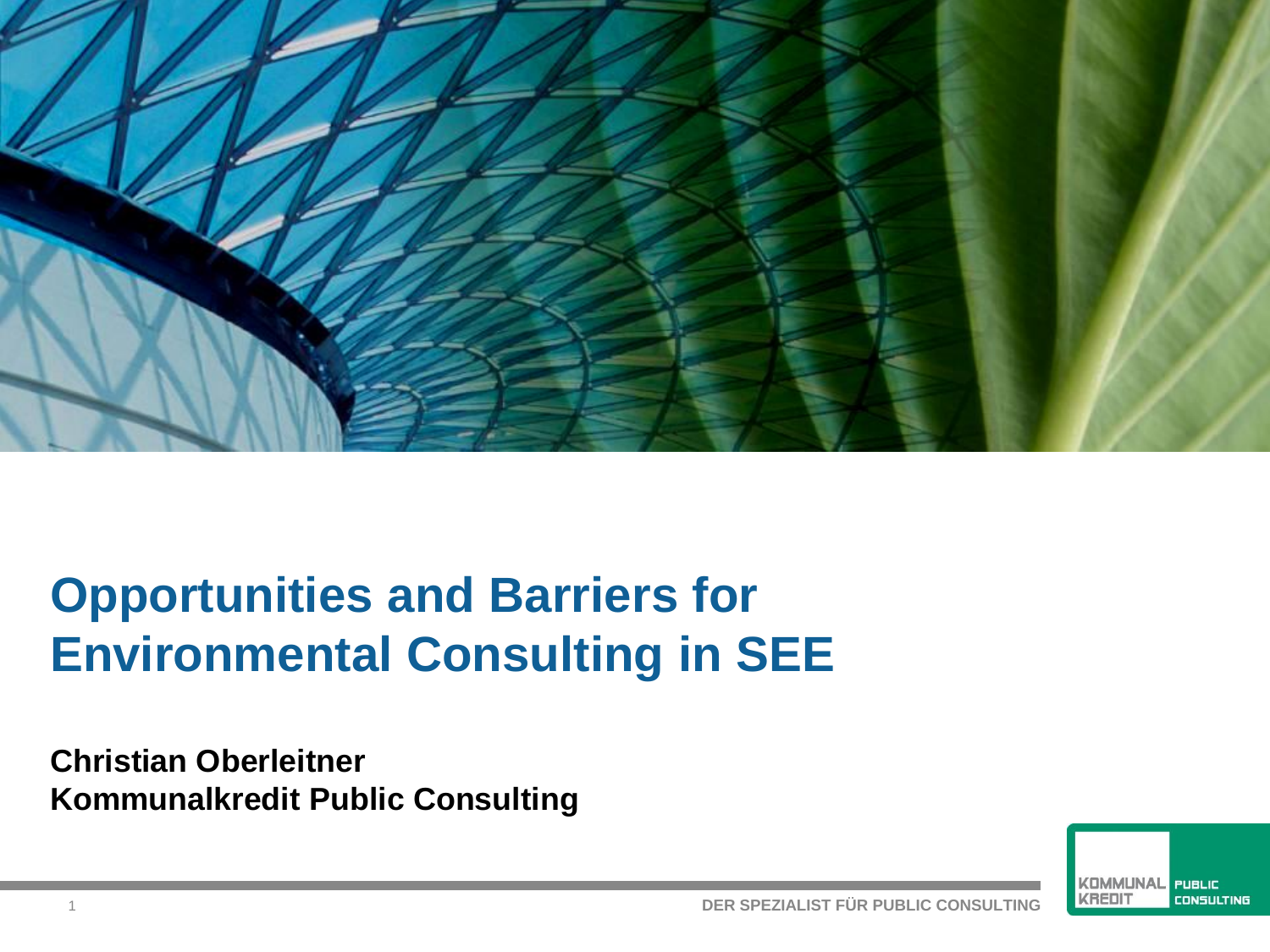

## **Agenda**

- **KPC in a nutshell**
- **Consultancy services in SEE**
- **Opportunities and Barriers**
- **Conclusio: What can be done?**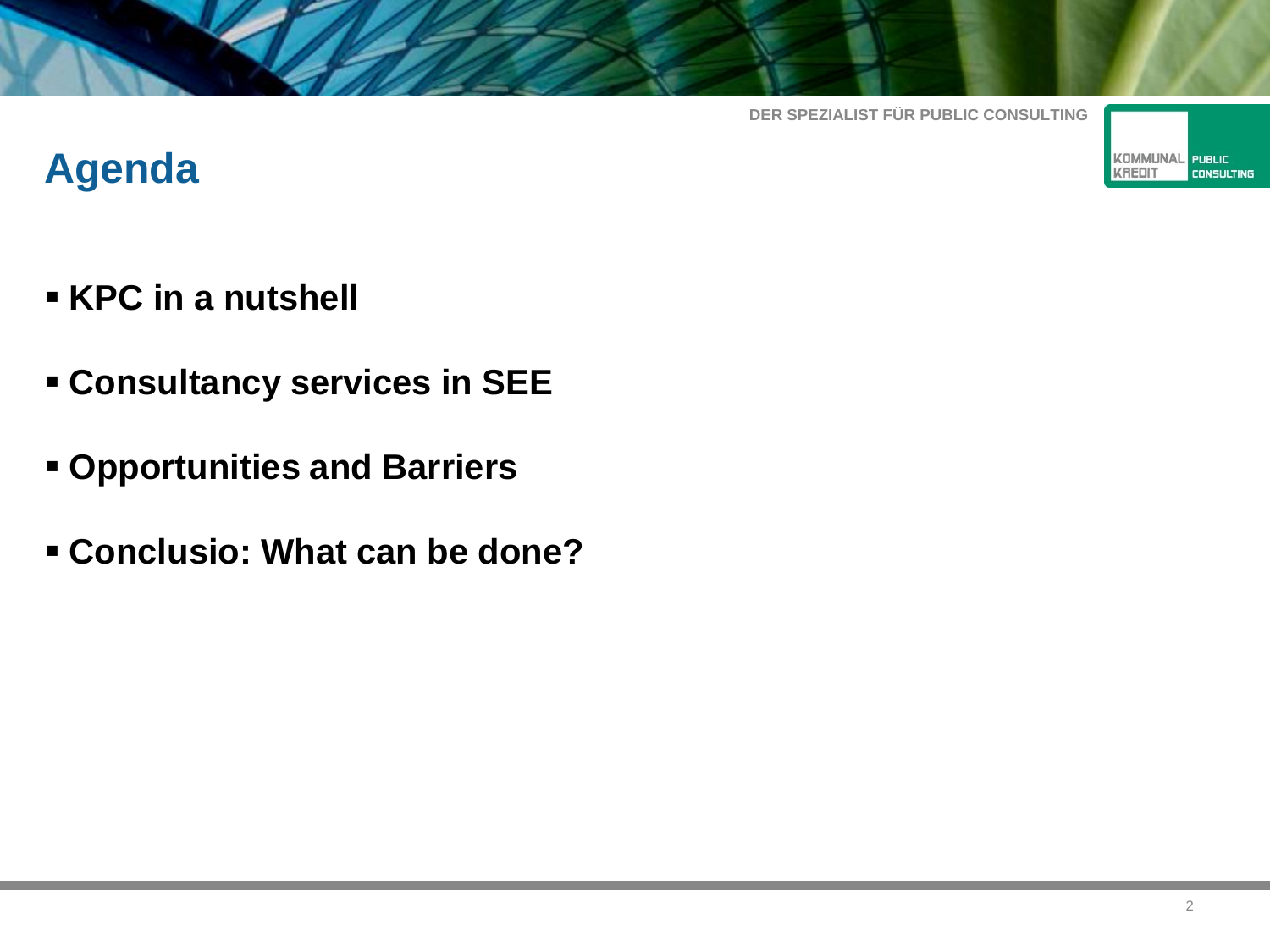## **Our Expertise**

Based on our experience in Austria, have developed the following **areas of expertise** for our international activities:

- **Environmental and Infrastructure Fund Management**
- **Design and implementation of Financing Facilities**
- **Capacity Building & Policy advise**
- **Environmental Infrastructure Development**
- **Public-Private Partnerships and Procurement Support**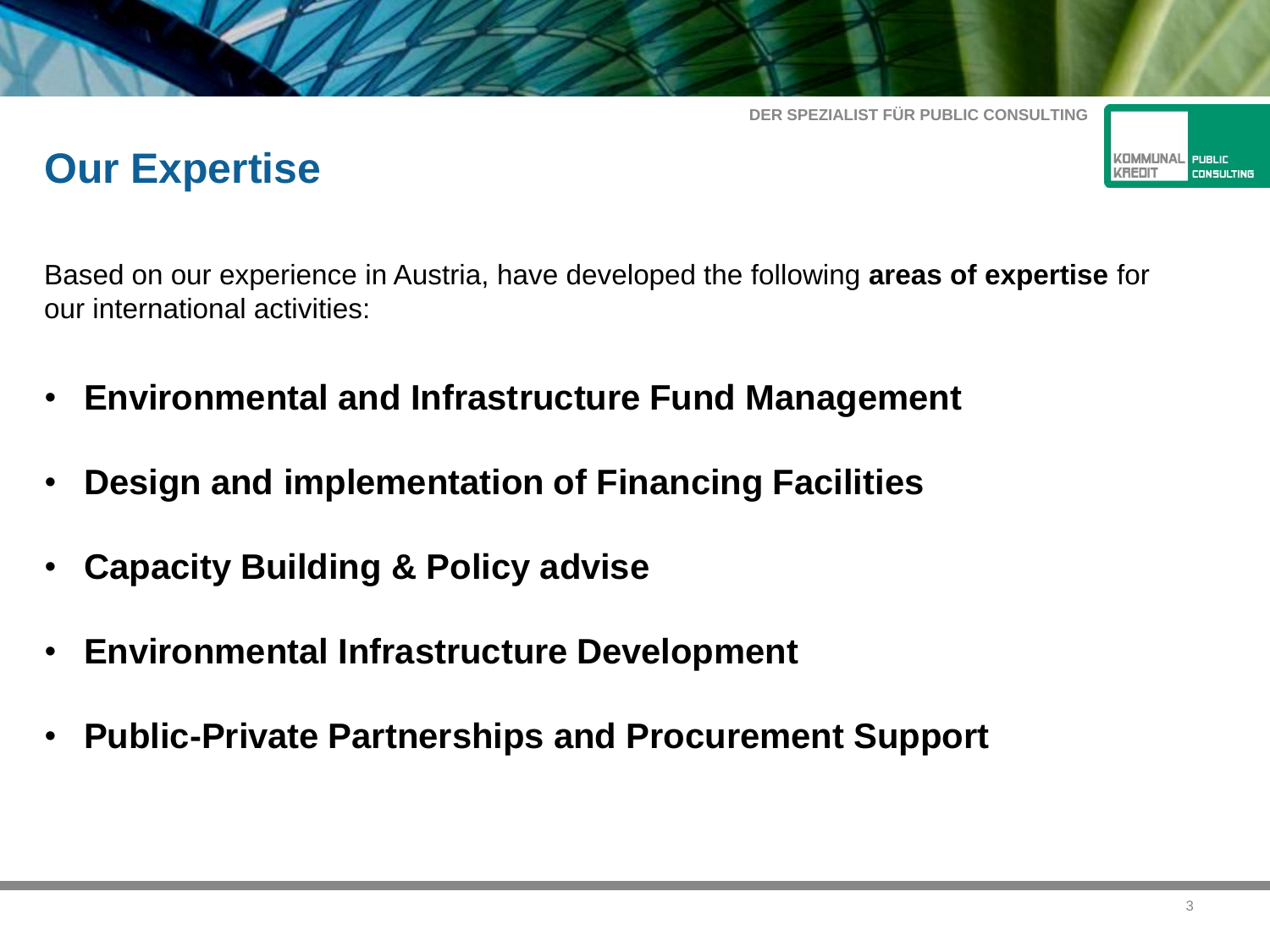## **Our Markets**

**KOMMUNAL** PUBLIC **KREDIT CONSULTING** 

Geographically we focus on:

- EU **candidate and potential candidate countries**
- **Eastern countries** covered by the European Neighbourhood and Partnership Instrument

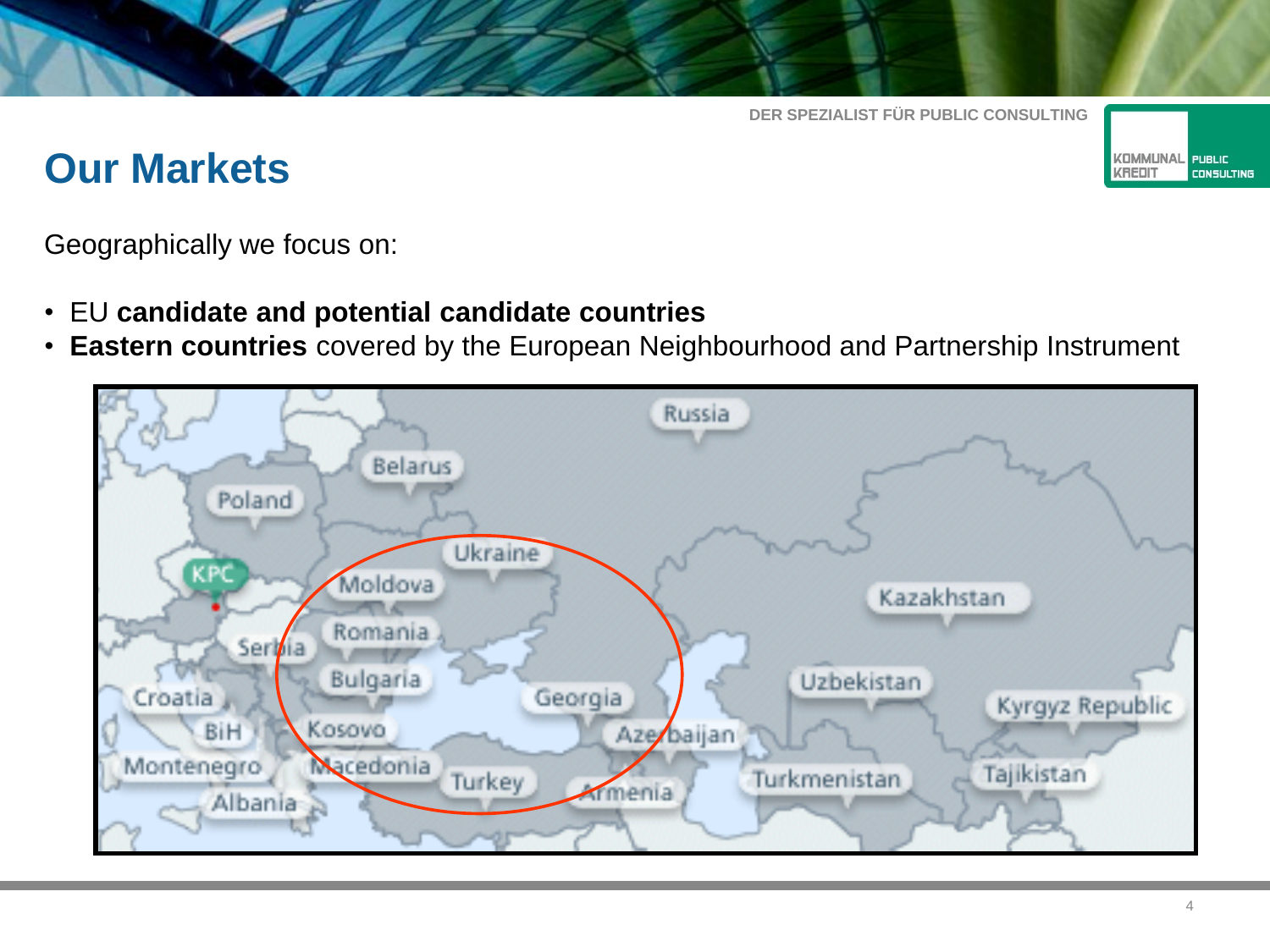## **Our Clients**









**KOMMUNAL** 

**KREDI** 

**PUBLIC** 

**CONSULTING** 









Austrian Development Cooperation





Deutsche Gesellschaft für Internationale Zusammenarbeit (GIZ) GmbH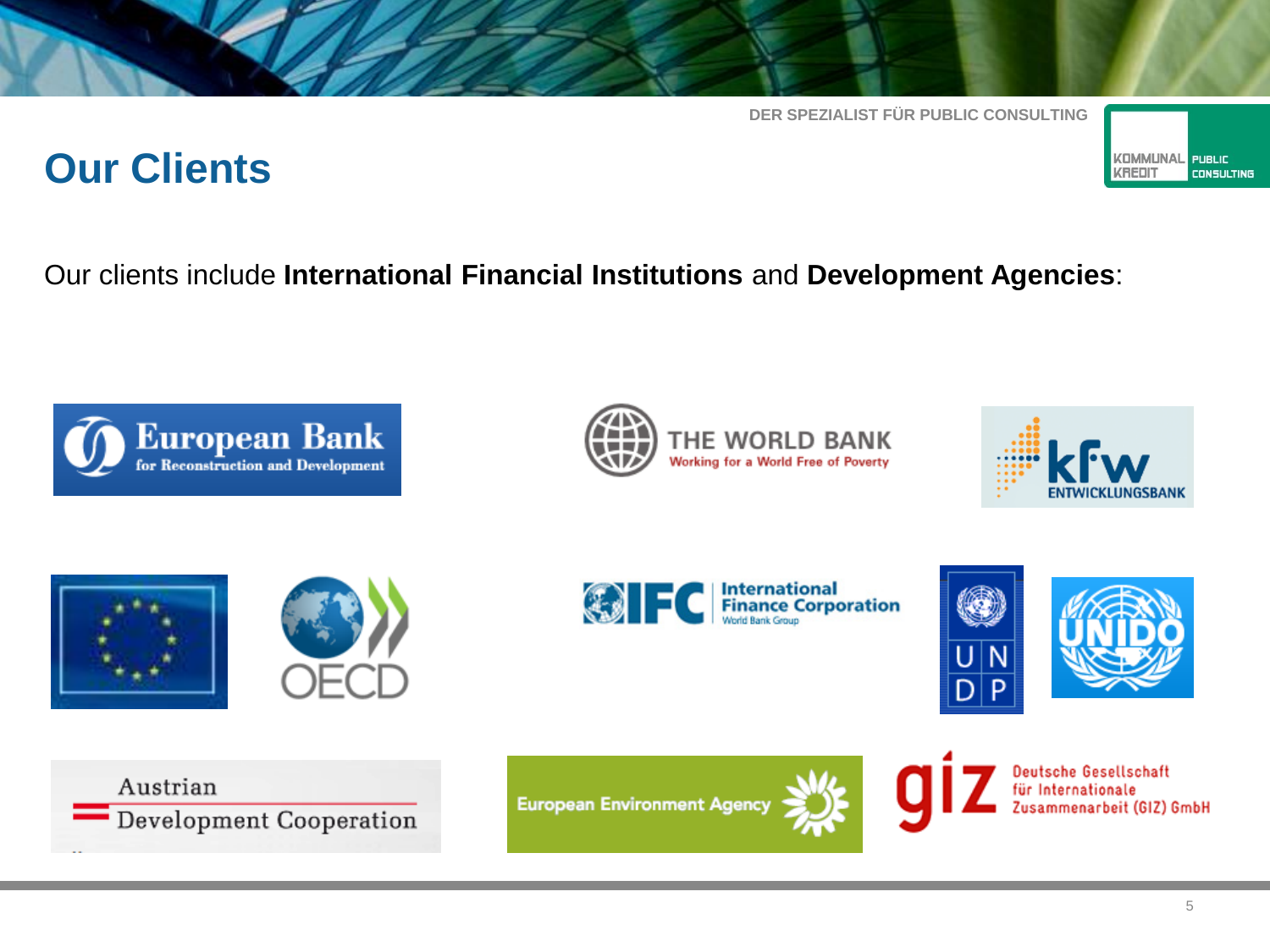

#### **Consultancy services in SEE**

- **Water sector**
- **Carbon management**
- **Energy efficiency**



- **Public Administration**
- **International Donor Organisations**
- **NGO´s**
- **Privat Companies**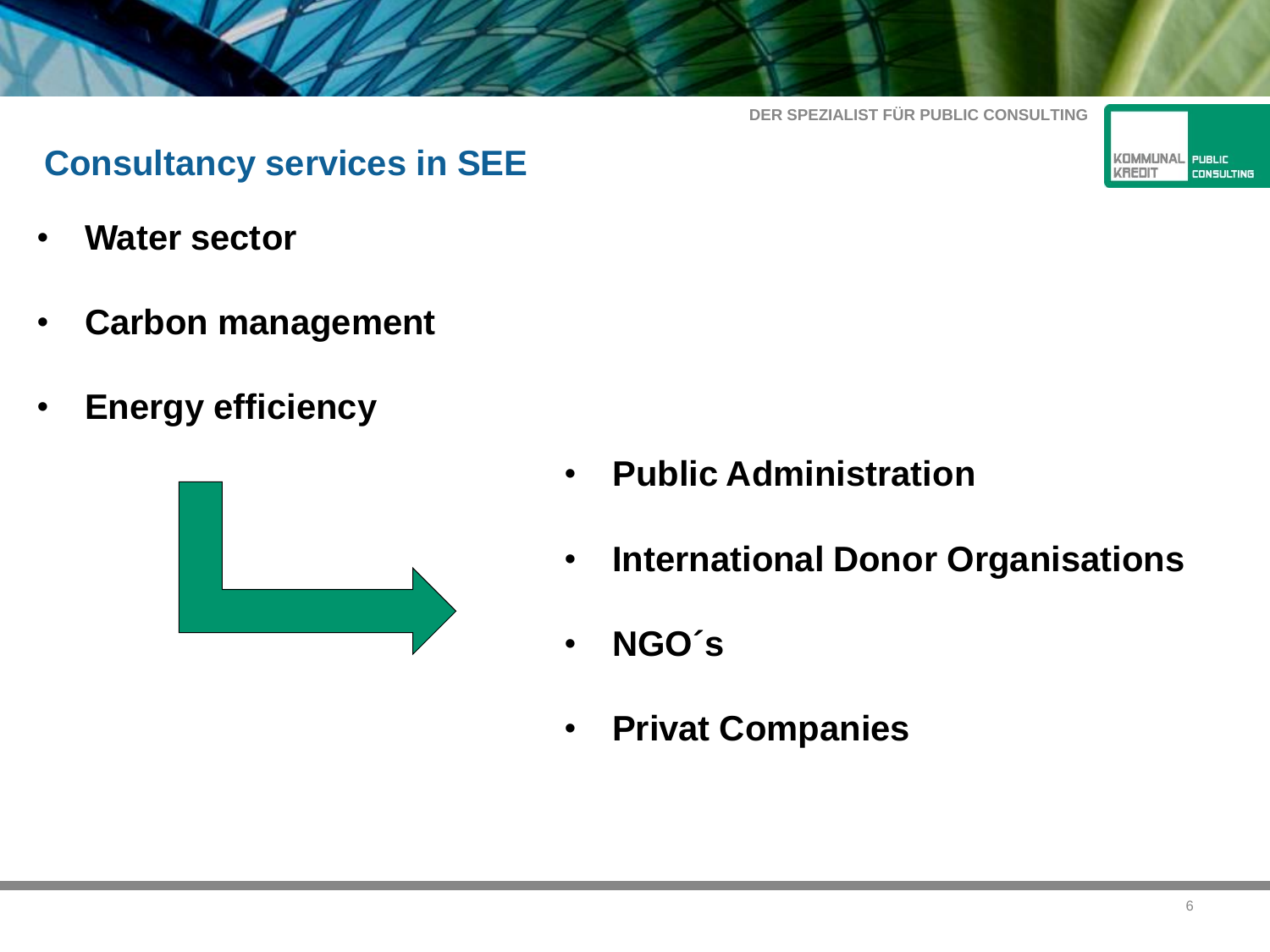## **We support our clients on…**

**Technolgy Management skills Programm design Project development Financing**

**KOMMUNAL** 

**KREDI** 

**PUBLIC** 

**CONSULTING** 

7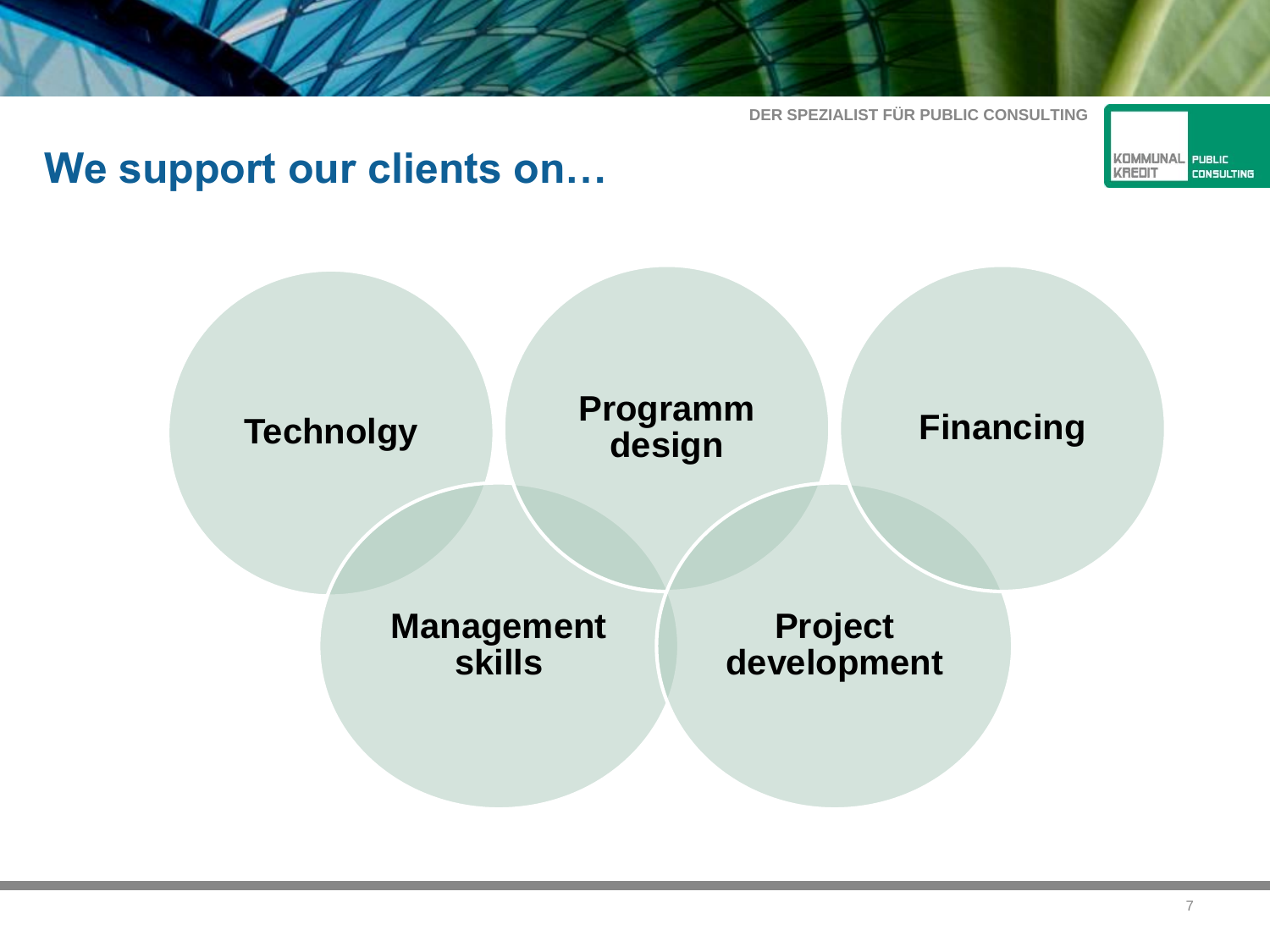## **In our markets we face following challenges...**

- Modern technology is well-know and available, **BUT**…
- There is a good project idea, **BUT**…
- The project is viable, **BUT**…
- Public support is provided, **BUT**…
- Project is ready to be implemented the project, **BUT…**.

KOMMLINAI

**CONSULTING**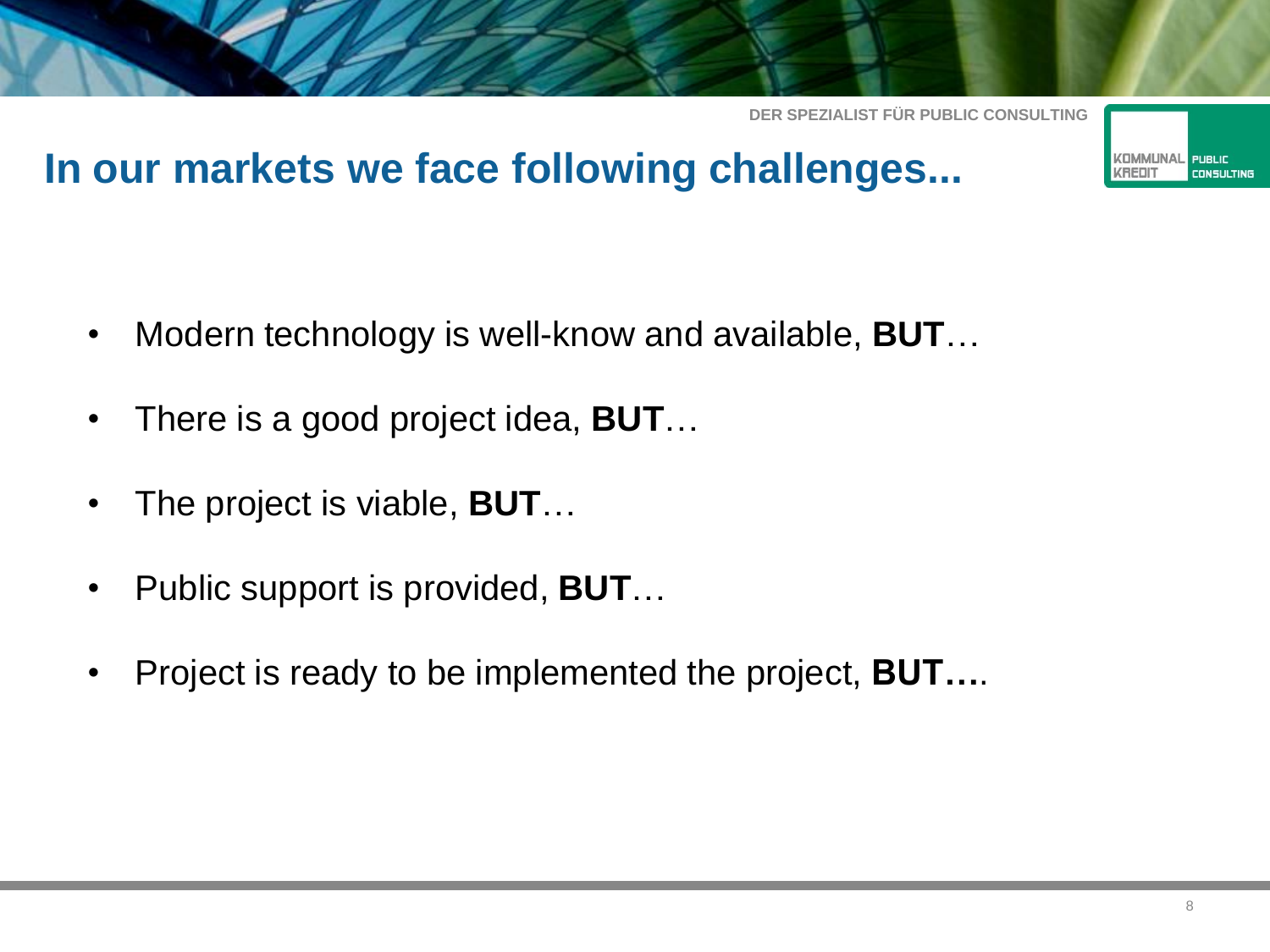## **Some of our experiences…**



#### **Undefined responsibilities within public administration**

 $\rightarrow$  Program delay, projects not realized

#### **Lack of capacity**

 $\rightarrow$  No appropriate business plan available, Project implementation failed, staff has not be trained to use technology….

#### **Limited access to financing**

 $\rightarrow$  Financing institutes requires too high collateral or offers unpleasant loan terms

**No will to cooperate**

**Low management skills**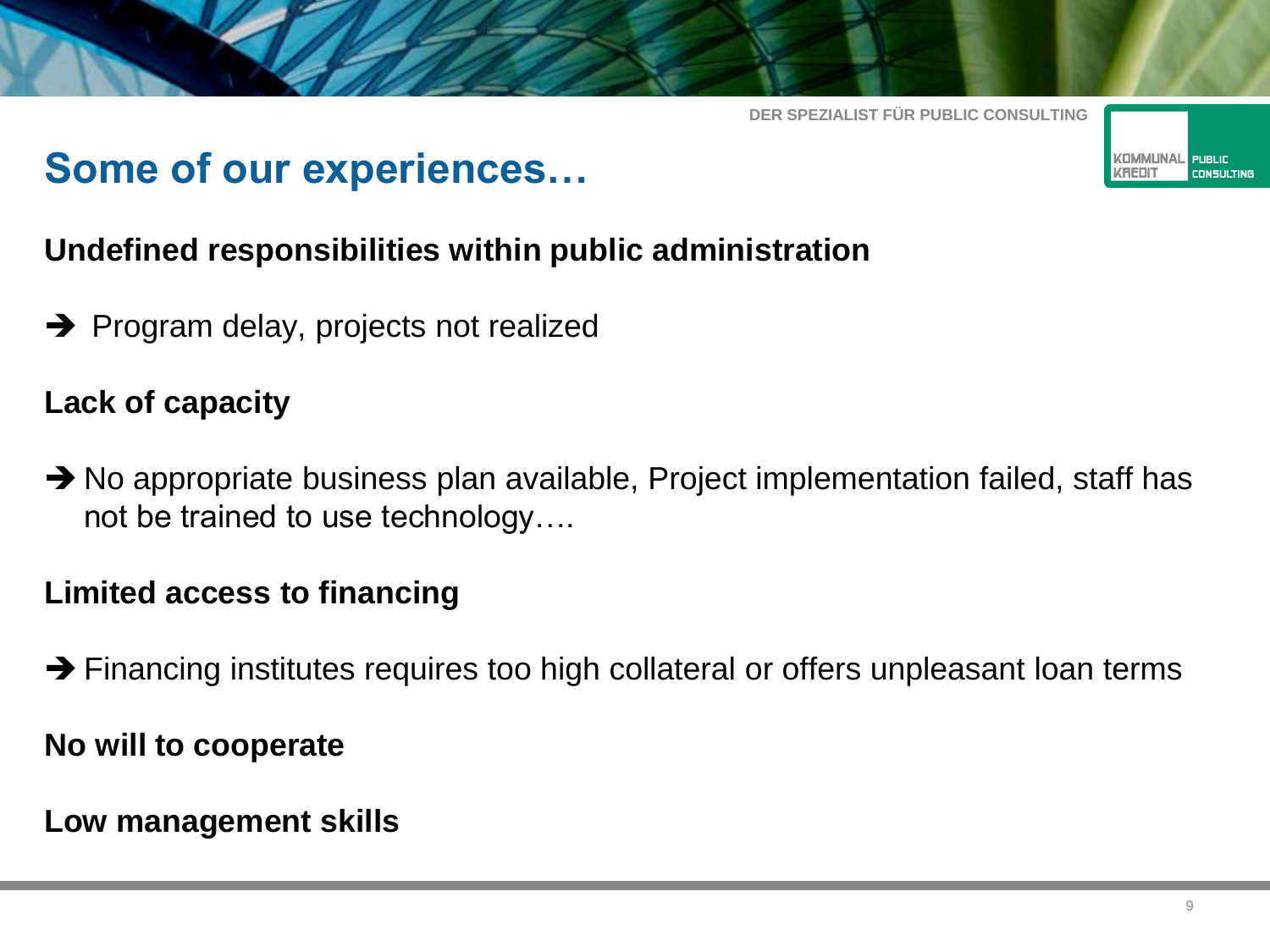## **Nevertheless, we see more opportunities**

- Awareness for green Growth and Cooperate Sustainability
- $\triangleright$  Advanced experts are excellent educated and trained
- $\triangleright$  Improved legal background
- $\triangleright$  Improved market conditions
- $\triangleright$  Strong international cooperation
- $\triangleright$  Huge untapped potential

**CONSULTING**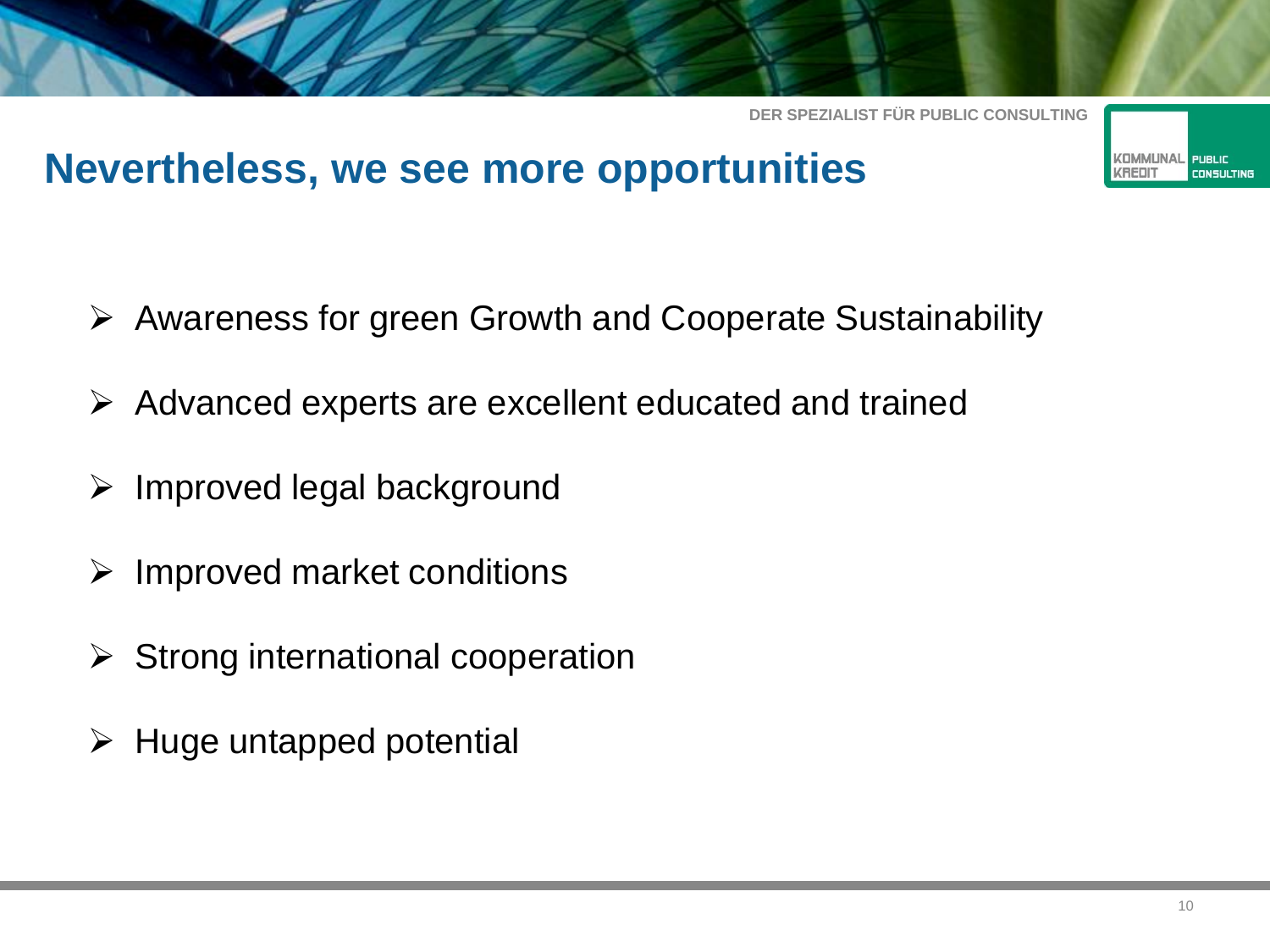

#### **Some examples of ongoing activities in the region… KOMMUNAI KREDI**

- **EU launched several initiatives….**
	- e.g.: "Environmental co-operation in the Danube Black Sea Region**"**
- **Internation donor provide finance and technical assistance**
	- e.g. : EBRD SEFF programs, The World Bank, UNDP, UNIDO,…
- **Bilateral activities**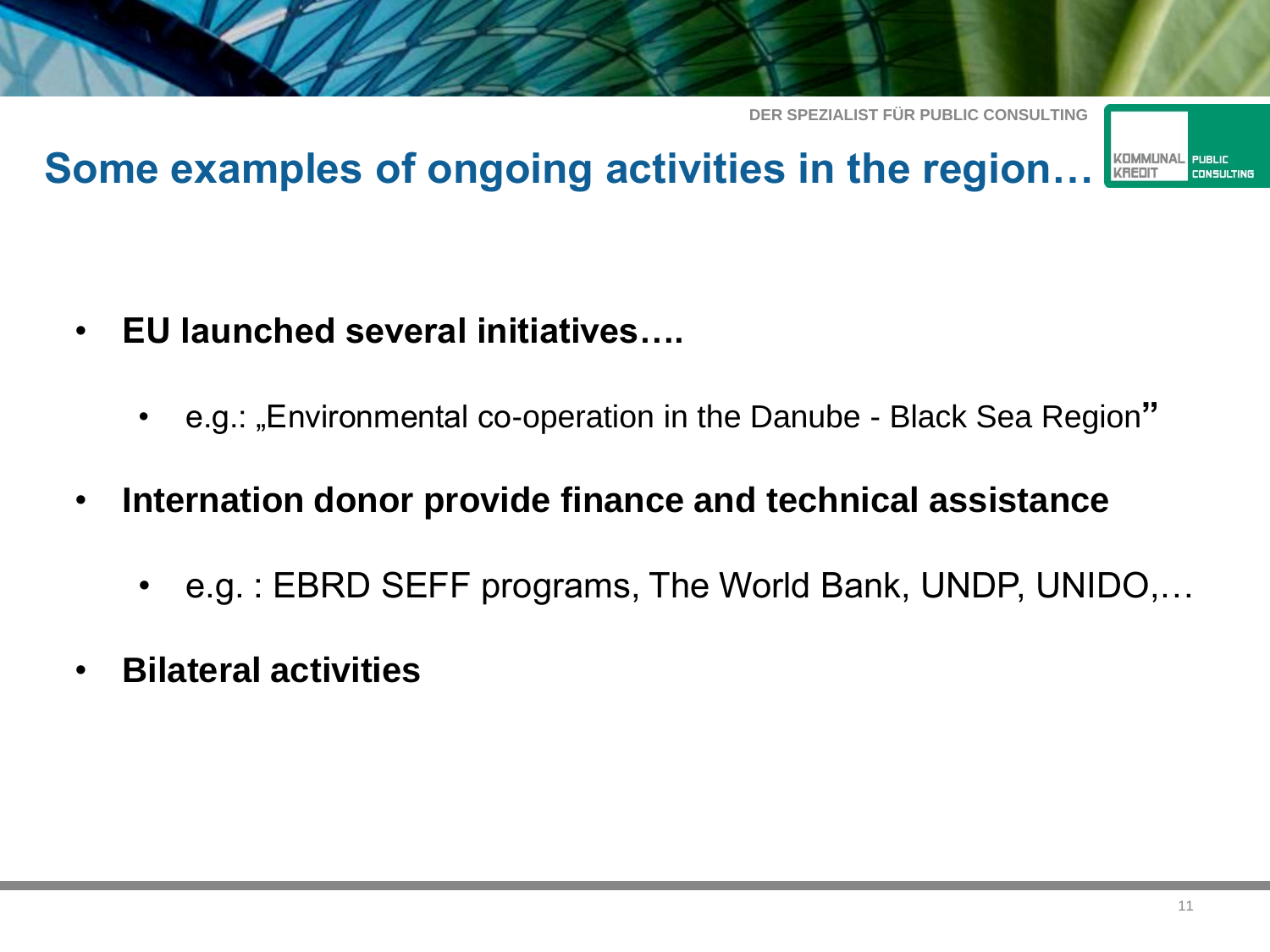

## **Conclusio**

- SEE region is on the radar of international policy and business
- Increased sustainable business activities in all environmental sectors
- Focus need to be laid on education, training and capacity building
- It´s a long way with only small steps

### **→ Don**´t expect economic miracles